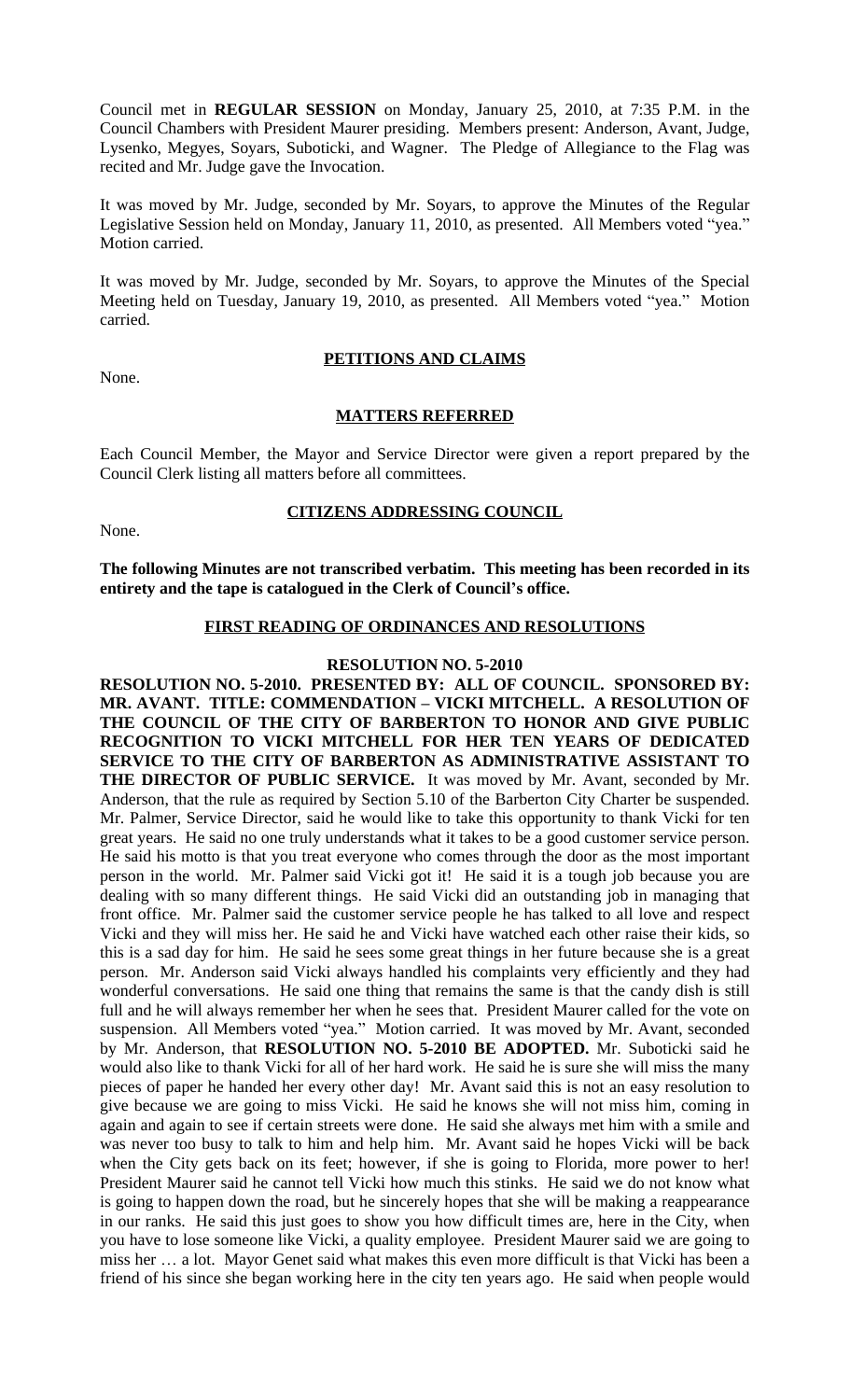be down for one reason or another, you could go into Vicki's office, and she was always very pleasant. He said people would call her and she was always there for them, forwarding the jobs and complaints, in a very positive manner. Mayor Genet said Vicki was the first person to greet the citizens when they entered the office. He said she represented the City, and she represented it very well. He said the City is going to miss her. President Maurer called for the vote on adoption. All Members voted "yea." Motion carried. It was moved by Mr. Avant, seconded by Mr. Anderson, to recess in order to give Mrs. Mitchell her resolution.

Recessed: 7:47 p.m. Reconvened: 7:50 p.m.

Mrs. Mitchell said she would like to thank everyone for this commendation. She said the last ten years have been very special to her. She said the experiences that she has been able to share and the friendships she has formed will not stop; she will take them with her. She said she enjoyed working in the Service Department, talking to the senior citizens, many of them just wanting to talk. She said it has been an exciting ten years and she has some wonderful memories.

#### **ORDINANCE NO. 6-2010**

**ORDINANCE NO. 6-2010. PRESENTED BY: MR. LYSENKO. TITLE: PURCHASE OF PROPERTY – 402 NEWELL STREET. AN ORDINANCE AUTHORIZING THE MAYOR, OR HIS DESIGNEE, TO EXECUTE AN AGREEMENT TO PURCHASE THE PROPERTY AT 402 NEWELL STREET, FOR \$17,000, PLUS CLOSING COSTS, USING NSP AND CDBG FUNDING, AND DECLARING AN EMERGENCY.** It was moved by Mr. Lysenko, seconded by Mr. Soyars, that the rule as required by Section 5.10 of the Barberton City Charter be suspended. He said these are two parcels adjacent to one another so it is very important for the City to purchase them. He said an appraisal was done which was \$17,500. President Maurer called for the vote on suspension. All Members voted "yea." Motion carried. It was moved by Mr. Lysenko, seconded by Mr. Soyars, that **ORDINANCE NO. 6-2010 BE ADOPTED.** All Members voted "yea." Motion carried.

#### **ORDINANCE NO. 7-2010**

**ORDINANCE NO. 7-2010. PRESENTED BY: MR. ANDERSON. TITLE: ENTER INTO CONTRACT – PARKS - ODNR. AN ORDINANCE AUTHORIZING THE DIRECTOR OF PARKS AND RECREATION TO ENTER INTO CONTRACT WITH THE OHIO DEPARTMENT OF NATURAL RESOURCES (ODNR), FOR \$3,705, TO BE USED FOR STAFF TRAINING, TO PURCHASE SUPPLIES, AND FOR ADVERTISING THE BOATING PROGRAMS, AND DECLARING AN EMERGENCY.** It was moved by Mr. Anderson, seconded by Mr. Judge, that the rule as required by Section 5.10 of the Barberton City Charter be suspended. All Members voted "yea." Motion carried. It was moved by Mr. Anderson, seconded by Mr. Judge, that **ORDINANCE NO. 7-2010 BE ADOPTED.** Mr. Anderson said ODNR has given this grant to the City of Barberton for almost twelve years. He said that says something for Andy (Wildman) and his crew, doing such a fine job with the boating program. President Maurer called for the vote on adoption. All Members voted "yea." Motion carried.

#### **ORDINANCE NO. 8-2010**

**ORDINANCE NO. 8-2010. PRESENTED BY: MR. JUDGE. TITLE: ENTER INTO CONTRACT - 31ST STREET NW ROADWAY IMPROVEMENT PROJECT. AN ORDINANCE AUTHORIZING THE DIRECTOR OF PUBLIC SERVICE TO ENTER INTO A PROFESSIONAL SERVICES CONTRACT WITH THE GPD GROUP, IN THE AMOUNT OF \$40,000, FOR ENGINEERING AND DESIGN WORK FOR THE 31ST STREET NW ROADWAY IMPROVEMENT PROJECT, AND DECLARING AN EMERGENCY.** It was moved by Mr. Judge, seconded by Mr. Suboticki, that the rule as required by Section 5.10 of the Barberton City Charter be suspended. All Members voted "yea." Motion carried. It was moved by Mr. Judge, seconded by Mr. Suboticki, that **ORDINANCE NO. 8-2010 BE ADOPTED.** Mr. Avant asked how much time transpires between the application and the time we actually receive any funds. Mr. Palmer said it is a long process. He said this whole project is scheduled for 2013. He said this particular application is for the engineering of the project. He said before we apply for any of the other grants, the engineering has to be in place. President Maurer called for the vote on adoption. All Members voted "yea." Motion carried.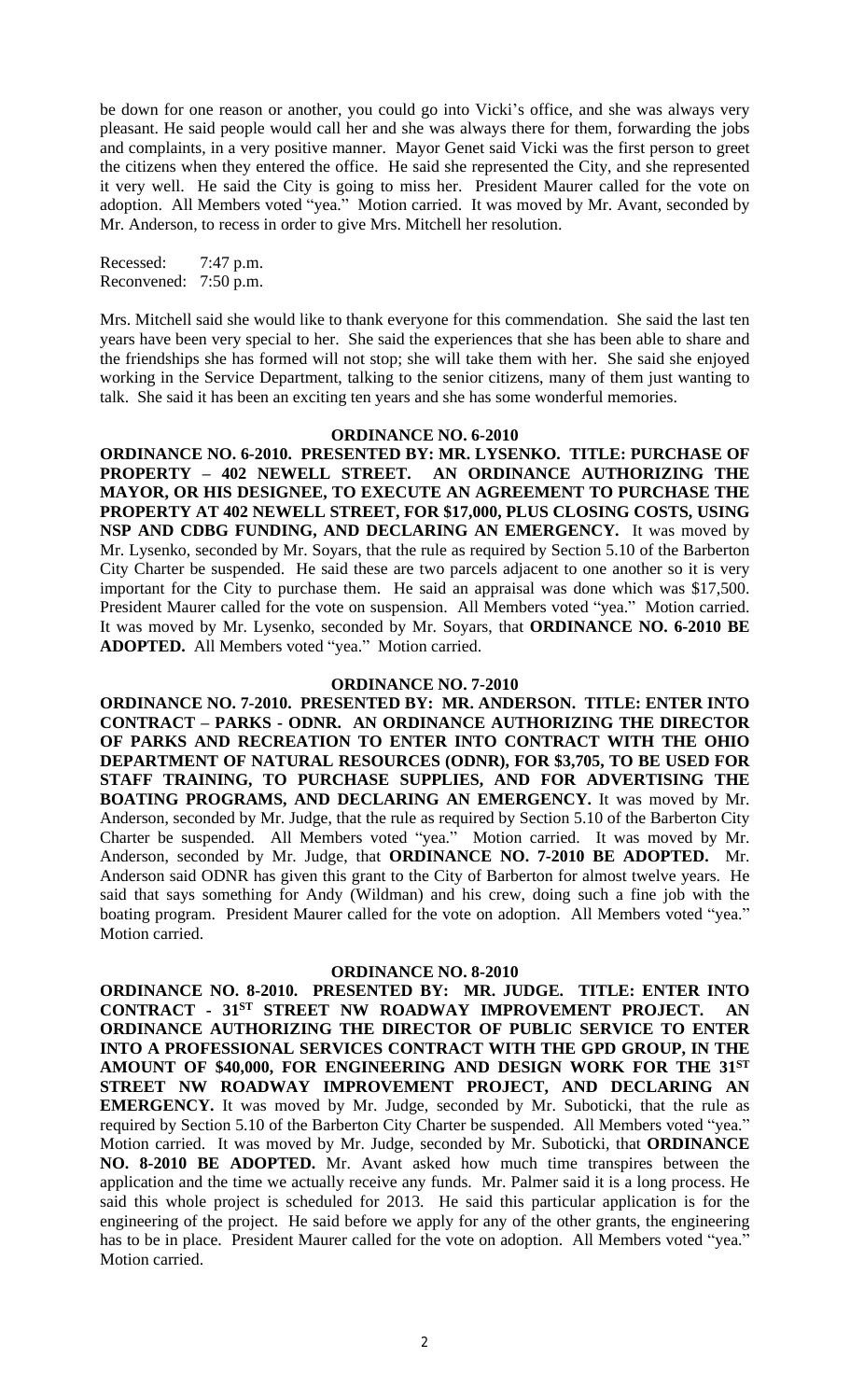**RESOLUTION NO. 9-2010. PRESENTED BY: MR. JUDGE. TITLE: APPLICATION FOR FEDERAL STP FUNDS – BARBERTON ROADWAY IMPROVEMENT PROJECT. A RESOLUTION ALLOWING THE MAYOR TO APPLY FOR FEDERAL SURFACE TRANSPORTATION PROGRAM (STP) FUNDS PROGRAMMED BY THE AKRON METROPOLITAN AREA TRANSPORTATION STUDY (AMATS) TO IMPROVE CERTAIN STREETS LISTED IN THE BARBERTON ROADWAY IMPROVEMENT PROJECT, AND DECLARING AN EMERGENCY.** It was moved by Mr. Judge, seconded by Mr. Suboticki, that the rule as required by Section 5.10 of the Barberton City Charter be suspended. Mr. Palmer said these are just a few of the streets we applied for and were accepted. He said one of the streets not accepted was Ninth Street, a street we all know is in need of work. He said he does not know why that street was turned down, but he will try to get the answers for the next committee meeting. President Maurer called for the vote on suspension. All Members voted "yea." Motion carried. It was moved by Mr. Judge, seconded by Mr. Suboticki, that **RESOLUTION NO. 9-2010 BE ADOPTED.** Mr. Judge said he is glad we are applying for this money because it is over twenty million dollars. He said when it comes to infrastructure and streets, you are talking grant funds. He said cities these days do not have money to repair streets and infrastructure to this level. President Maurer said when many of our streets were put in, the engineering at that time did not allow for drainage, etc. He said since that time, it has gotten a lot more sophisticated, which is one of the reasons we apply for engineering funds. President Maurer called for the vote on adoption. All Members voted "yea." Motion carried.

#### **ORDINANCE NO. 10-2010**

**ORDINANCE NO. 10-2010. PRESENTED BY: MR. AVANT. TITLE: AUTHORIZE PAYMENT – COURTS – PITNEY BOWES. AN ORDINANCE AUTHORIZING THE DIRECTOR OF FINANCE TO PAY AN INVOICE TO PITNEY BOWES, IN THE AMOUNT OF \$7,764.93, FOR POSTAGE COSTS INCURRED BY THE MUNICIPAL COURT FROM SEPTEMBER 2009, AND DECLARING AN EMERGENCY.** It was moved by Mr. Avant, seconded by Mr. Anderson, that the rule as required by Section 5.10 of the Barberton City Charter be suspended. All Members voted "yea." Motion carried. It was moved by Mr. Avant, seconded by Mr. Anderson, that **ORDINANCE NO. 10-2010 BE ADOPTED.** All Members voted "yea." Motion carried.

## **ORDINANCE NO. 11-2010**

**ORDINANCE NO. 11-2010. PRESENTED BY: MR. AVANT. TITLE: APPROPRIATION – 31ST STREET NW ROADWAY IMPROVEMENT PROJECT. AN ORDINANCE APPROPRIATING \$40,000 FROM THE UNAPPROPRIATED ITEM OF THE INFRASTRUCTURE RESERVE FUND TO THE INFRASTRUCTURE RESERVE FUND OPERATING BUDGET FOR THE 31ST STREET NW ROADWAY IMPROVEMENT PROJECT, AND DECLARING AN EMERGENCY.** It was moved by Mr. Avant, seconded by Mr. Judge, that the rule as required by Section 5.10 of the Barberton City Charter be suspended. All Members voted "yea." Motion carried. It was moved by Mr. Avant, seconded by Mr. Judge, that **ORDINANCE NO. 11-2010 BE ADOPTED.** All Members voted "yea." Motion carried.

#### **ORDINANCE NO. 12-2010**

**ORDINANCE NO. 12-2010. PRESENTED BY: MR. AVANT. TITLE: CREATE NEW FUND – APPROPRIATION – WASTEWATER TREATMENT PLANT CONSTRUCTION FUND. AN ORDINANCE AUTHORIZING THE DIRECTOR OF FINANCE TO CREATE A NEW FUND, THE "WASTEWATER TREATMENT PLANT CONSTRUCTION FUND," AND TO APPROPRIATE \$4,960,661 FROM THE UNAPPROPRIATED ITEM OF THE WASTEWATER TREATMENT PLANT CONSTRUCTION FUND TO THE SEWER PLANT CONSTRUCTION FUND CAPITAL BUDGET, AND DECLARING AN EMERGENCY.** It was moved by Mr. Avant, seconded by Mr. Megyes, that the rule as required by Section 5.10 of the Barberton City Charter be suspended. All Members voted "yea." Motion carried. It was moved by Mr. Avant, seconded by Mr. Megyes, that **ORDINANCE NO. 12-2010 BE ADOPTED.** All Members voted "yea." Motion carried.

#### **ORDINANCE NO. 13-2010**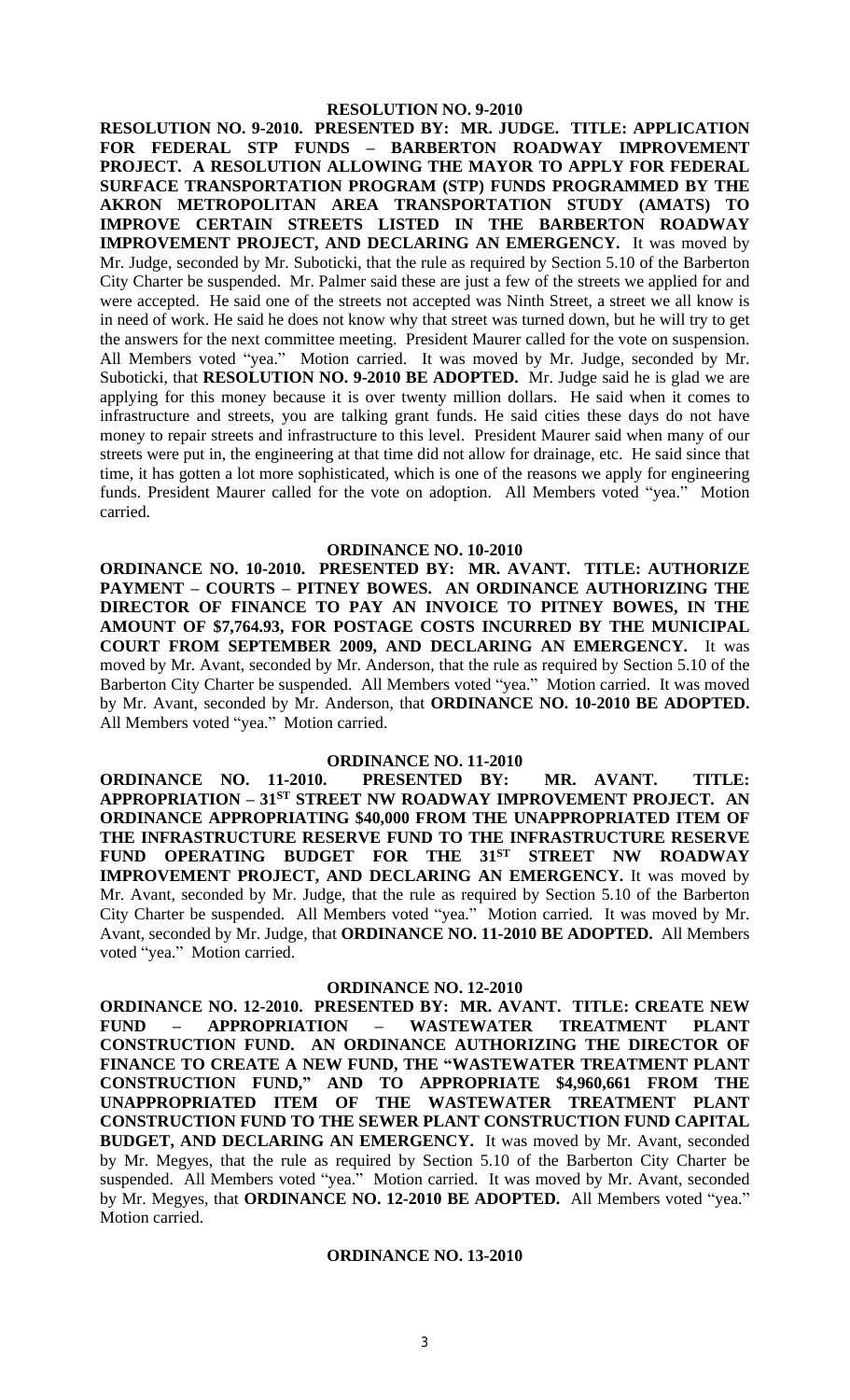**ORDINANCE NO. 13-2010. PRESENTED BY: MR. AVANT. TITLE: APPROPRIATION – FIRE DEPARTMENT. AN ORDINANCE APPROPRIATING \$5,125 FROM THE UNAPPROPRIATED ITEM OF THE GENERAL FUND TO THE FIRE DEPARTMENT OPERATING BUDGET, DUE TO A GRANT FROM THE TUSCORA PARK HEALTH AND WELLNESS FOUNDATION, TO COMPLETE THE FIRE DEPARTMENT BARIATRIC AMBULANCE PROJECT, AND DECLARING AN EMERGENCY.** It was moved by Mr. Avant, seconded by Mr. Soyars, that the rule as required by Section 5.10 of the Barberton City Charter be suspended. All Members voted "yea." Motion carried. It was moved by Mr. Avant, seconded by Mr. Soyars, that **ORDINANCE NO. 13-2010** BE ADOPTED. All Members voted "yea." Motion carried.

#### **SECOND READING OF ORDINANCES AND RESOLUTIONS**

None.

## **THIRD READING OF ORDINANCES AND RESOLUTIONS**

None.

## **APPOINTMENTS**

DESIGN REVIEW BOARD 3-year Term

**Kevin D. Murphy** appointment Immediately - December 31, 2012

It was moved by Mr. Suboticki, seconded by Mr. Wagner, to confirm the appointment of Kevin D. Murphy for the Design Review Board. All Members voted "yea." Motion carried.

## **MISCELLANEOUS AND UNFINISHED BUSINESS**

President Maurer said Financial Disclosure Statements from the Ethics Commission are due on April 15<sup>th</sup>.

President Maurer said he would like to schedule a retreat to get a handle on our situation, to do some brainstorming, and to let the Administration know where we, as a Council, want to take the City in the upcoming years, especially in light of the unfortunate financial news coming on the horizon.

President Maurer said we are going to be called on for a lot more things because we are losing some very valuable people, with Mrs. Mitchell being a classic example. He said we may not get the quick responses we are used to getting. He said we need to step up to the plate and be the good ambassadors to the City that we have always been.

# **COMMUNICATION FROM THE MAYOR**

Mayor Genet said he would like to thank Mr. Anderson for bringing to his attention Kevin Murphy, an individual who has wanted to get involved in the City for quite awhile. He said he feels it was a good selection and that he will do a good job on the Design Review Board.

Mayor Genet said the Mayor Corps of Volunteers is in town for the Income Tax Assistance Program. He said he is amazed by these young adults, ranging in age from 18 to 24. He said these individuals sign up for this AmeriCorps Program to help pay for college tuition. He said he wants to thank Phil Canfora for giving these individuals forty movie passes and Jeremy Clemetson from East of Chicago Pizza for providing them with some pizzas. He said he is reaching out to the business owners in the area to help this group in any way we can and to welcome them to the City of Barberton.

Mayor Genet said everyone should have received an editorial that was written last Friday (regarding the health department). He said it was a case in point that he believes in and one that we can make happen to enhance the services to the residents of this community while spending the taxpayers' dollars efficiently.

Mayor Genet said they continue to work on the budget and it continues to be a challenge. He said each department has been asked to cut its budget. He said in order to get the Minimum Fund Balance Policy, almost 1.8 million dollars has to be cut. He said getting to the "no deficit